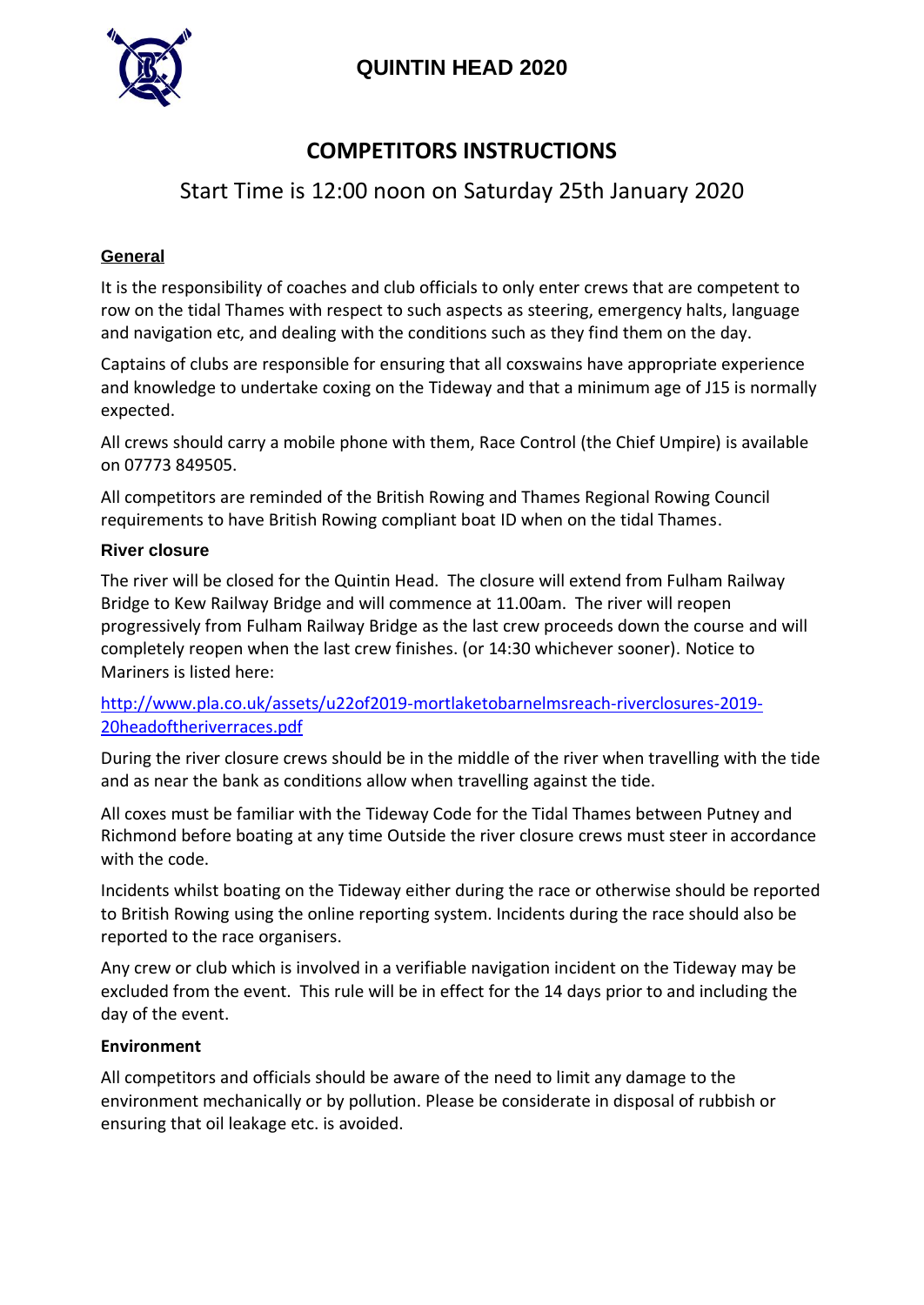## **Safety**

SAFETY IS THE RESPONSIBILITY OF ALL. A crew that is unaware of these instructions or simply ignores them is a danger to itself and all other crews. A crew that is considered dangerous will be prevented from racing or, if acting dangerously during the race, risks a time penalty or disqualification.

- It is the responsibility of club captains to ensure all their coxes (a) are competent to be 'masters' of the vessel, (b) have read and know the relevant parts of the Tideway Code – <https://www.thames-rrc.co.uk/safety> and (c) as well as having read these instructions also understand them.
- Captains of clubs are responsible for ensuring that all competitors have no pre-existing medical conditions which may compromise their ability to race without adverse affect to their wellbeing and are fit enough to complete the course.
- All crews must comply with the regulations laid down in the British Rowing Rules of Racing and Row Safe Code. In particular, club captains must ensure that all competitors are aware of sections 3.6 and 7.3 of Row Safe, regarding swimming ability and safety aids.
- All crews should be aware of the race abandonment plan and emergency incident management plans that are in the Safety Plan. All crews must be aware of the PLA Flag Warning system; the current flag status is also shown on the Quintin website. Any crews or clubs that participate in private racing in the event of a race cancellation or abandonment will be reported to the PLA, who may see fit to take action against the club(s) involved.
- It is the responsibility of club captains and crews to ensure that there is sufficient competence within crews to row in the conditions prevailing on the day (irrespective of any decision by the organisers to run all or some of the events in the competition), including health and fitness to do so and to wear/carry adequate layered clothing. Competitors are expected to carry out their own risk assessment on the day of the race, taking into account their personal circumstances and fitness. All participants must be aware of their responsibility to themselves and others with regards to their ability to take part safely in the conditions as they find them on the day of the event.
- It is the responsibility of individual crews to ensure that their equipment fully meets the requirements of the British Rowing Row Safe Code, including issues of buoyancy, the integrity of closed compartments, bow balls, heel restraints and steering gear. The race officials may inspect boats at random to check compliance. Failure to comply will mean exclusion from the event unless rectified in time. All coxes must wear a life jacket or other suitable buoyancy aid.The Chief Umpire will decide appropriate penalties for crews found failing to comply with the code; these will include disqualification for serious breaches.
- All competitors must ensure that they are wearing sufficient layered clothing suitable for the conditions. Preferably spare warm layering should be contained in "dry bags" in case of very cold conditions. Tops should not be removed for racing until the crew is sure it is to start shortly.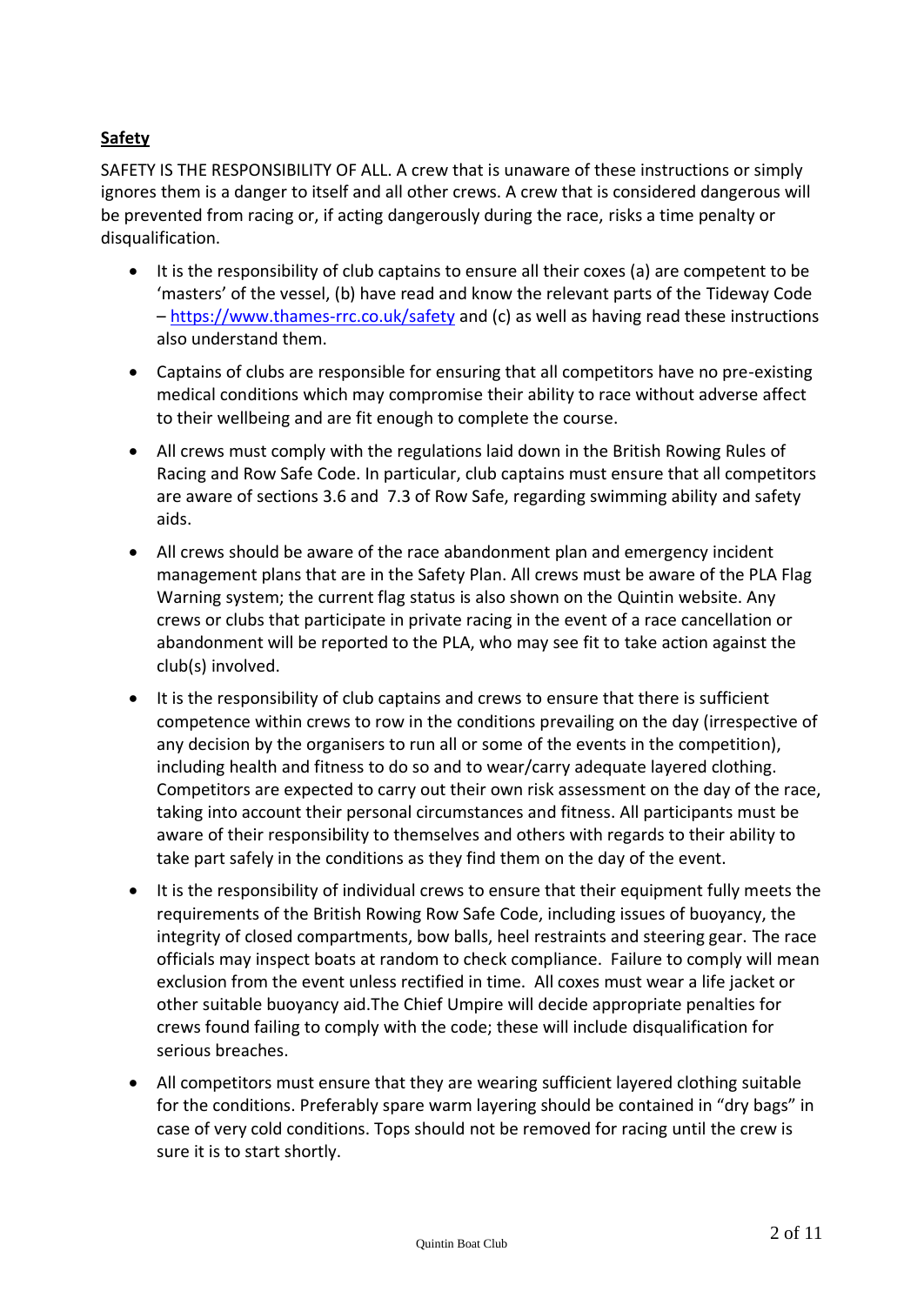- If a crew has an equipment failure that seriously impairs its ability to steer, it is essential that the crew stop racing and notify an official of the problem. It important that crews do not put themselves and others at risk by trying to finish the race with defective steering.
- If a member of the crew should fall out of the boat, the crew must stop and help. Shout loudly to any crew behind to warn them. Following crews must take avoiding action and all crews must alert rescue craft immediately.
- All coxes must be aware that when their crew is not rowing, the boat will be moving with the tide. Care must be taken and appropriate allowances made when close to bridges, piers, moored boats and other fixed hazards.Coxes should also take care to avoid shallows near the river's edge to avoid the risk of grounding.
- It is recommended that crews carry a mobile phone on board. If the emergency services [dial 999] need to be called, either using a mobile phone held by the crew or a spectator's phone, the services of the Coastguard should be requested when speaking to the emergency services operator.
- All crews must have at least one member who can speak English.

*Six safety launches will be in position along the course. Refer to the Course Map below for details of location. Anyone in need of assistance should notify a marshal or observer who will be able to summon help on his/her radio. Crews should use the International Safety Signal (slowly and repeatedly raising and lowering arms outstretched to either side) when asking for help. Location of safety boats and Ambulance is shown on the Course Map below.*

- Ambulance and First Aid facilities will be at Barnes Bridge Ladies Rowing Club (Middlesex)
- British Rowing Insurance for the event will only be valid for UK residents defined as being resident for six (6) months or more. Competitors who do not meet these criteria will not be covered by this insurance policy.
- Crews affiliated to any rowing association outside of Britain that is recognised by British Rowing or FISA do not have to register with British Rowing but must have third-party liability insurance.

## **Competitor Fitness Requirements**

- All entrants in the Quintin Head should be aware that they enter the Head at their own risk. They are advised to ensure that they are fully insured against that risk.
- They should be competent rowers and competent swimmers for Tideway conditions and the advice of British Rowing is that capsize drills should have been done.
- Conditions on the Tideway can change quite dramatically so all competitors must also be satisfied that they are sufficiently fit and competent to participate safely in the event in the conditions as they find them on the day.
- Th[e](http://www.rnib.org.uk/eye-health-registering-your-sight-loss/criteria-certification) cox must have a visual acuity of at least decimal  $0.5$  (6/12) measured on the **[Snellen](http://www.rnib.org.uk/eye-health-registering-your-sight-loss/criteria-certification)** [scale](http://www.rnib.org.uk/eye-health-registering-your-sight-loss/criteria-certification) (with glasses or contact lenses, if necessary) using both eyes together or, if you have sight in one eye only, in that eye. Simply put you must be able to read (with glasses or contact lenses, if necessary) a car number plate made after 1 September 2001 from 20 metres. Ideally the bow pair should also be at this standard.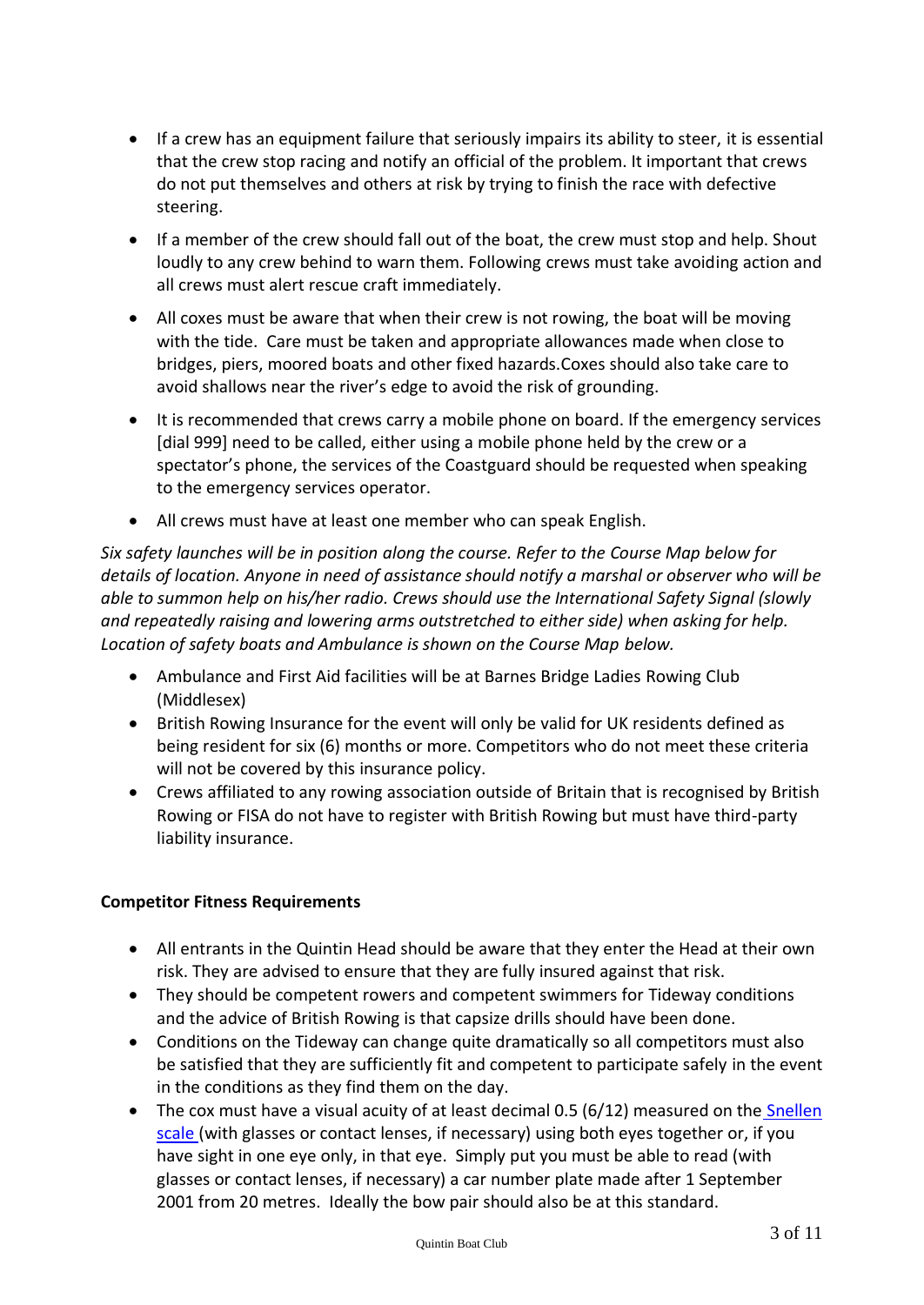Further instructions may be issued to competitors and visitors prior to the event; please check email, website and twitter for up to date information. The race organisers will be following guidance for race safety shown in the race Safety Plan.



## Quintin Head - Course Map 2020

#### **Eligibility for prizes**

In order for a crew to be eligible to win a prize it must start from its correct start position according to the published start order unless agreed otherwise with the organising committee no less than 2 hours prior to race start time. Crews starting late may be declared ineligible for a prize and race for a time only.

#### **Race Numbers**

• In the days before the race, the numbers for each crew that has paid its entry fee will be delivered to a location depending on the host club specified on BROE and should be collected on the morning of the race as follows: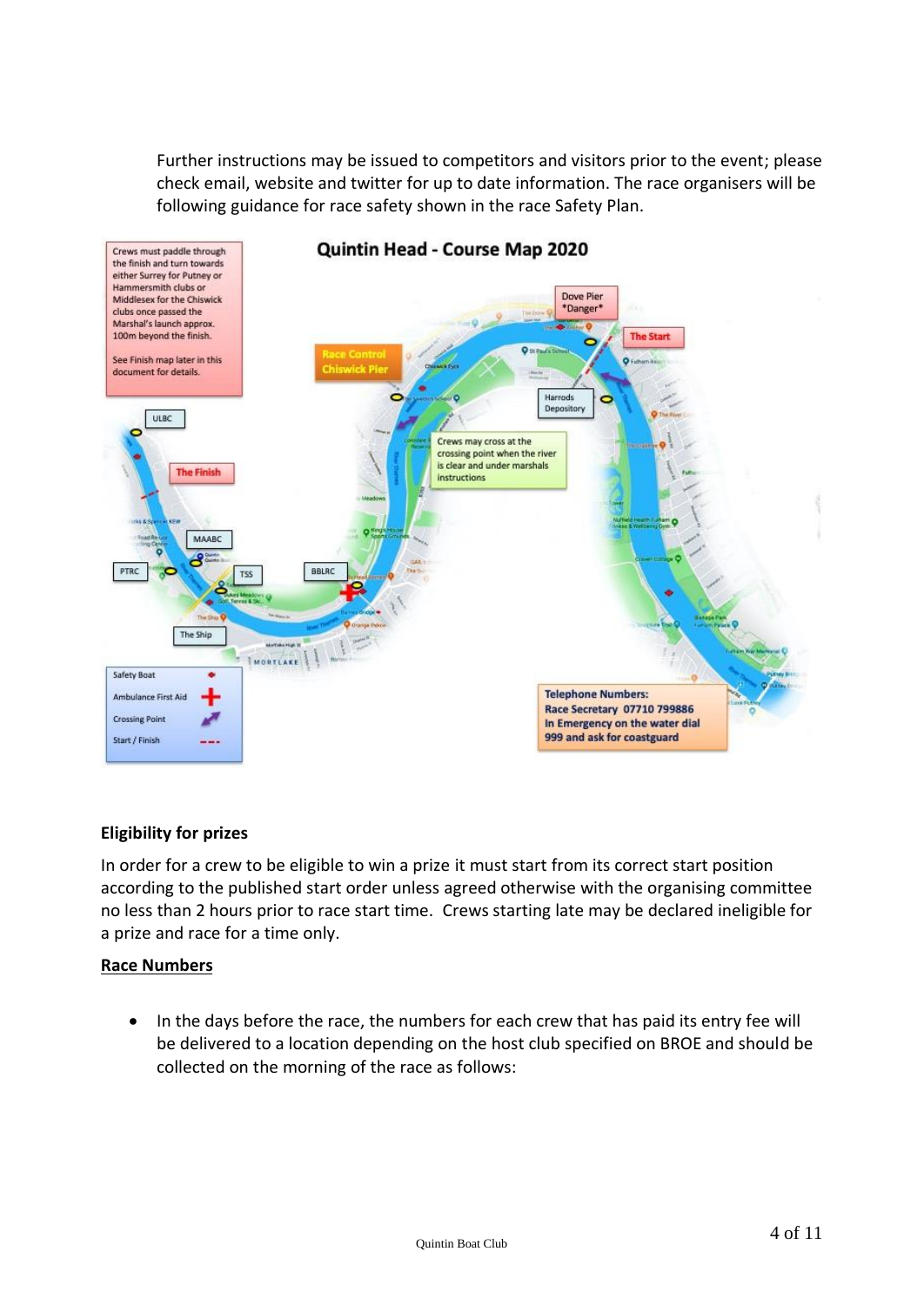**Host club Collect from**

All Putney clubs (incl Barn Elms) St Paul's Other Hammersmith clubs Cygnet, Emanuel, TT Putney Town TSS, Quintin, MAABC UL

Vesta St Paul's Auriol Kensington Cygnet Putney Town Quintin (in the gym) UL

Numbers for any unpaid crews must be collected from race headquarters at Chiswick Pier (The Pier House, Corney Reach Way, London W4 2UG) from 9.30 on race day but will be handed out only on receipt of the entry fee. Directions to Chiswick Pier and a map are to be found at [http://www.chiswickpier.org.uk/home/contact-us.](http://www.chiswickpier.org.uk/home/contact-us)

- Three paper numbers will be issued, one each for bow's racing vest and outer top, and the third for the cox. Bow and cox numbers should be visible during marshalling.In addition, a plastic number will be provided for the Empacher slot of each boat plus a pair of self-adhesive numbers to be stuck on each saxboard near the bow. The plastic bow number in the bow slot should be secured with a screw. During the race, if any number is not clearly visible the crew risks not being timed.
- After the race, undamaged plastic bow numbers should be returned to the Quintin Head crate at the location from which they were collected. We will collect the crates on the day after the race or shortly afterwards. For a month after the race, you may also return undamaged numbers at Quintin Boat Club or by post to Malcolm Cook at 15 Seychelle Court, Foxgrove Road, Beckenham, Kent BR3 5XU. Any crew that fails to return its bow number undamaged within a month of the race will be charged £15.
- Substitutions After entries have closed you will be able to make substitutions on BROE at any time up to the start of the race. If you wish to substitute more than half the rowers in a crew or make substitutions in a masters crew that will render it too young for its age category we will allow the crew to race for time only but you will not be able to make the substitutions yourself on BROE. In such cases you should email the details of the substitutions to the entries secretary at [head@quintinboatclub.org](mailto:head@quintinboatclub.org) as early as possible and definitely before the start of the race. If you wish to make substitutions on the day of the race and don't have internet access you should report the substitutions at race headquarters at Chiswick Pier before the start of the race (for directions see link above).
- All competitors must have their British Rowing cards available for inspection if requested.

#### **Boating and marshalling Instructions**

#### **Boating.**

- Crews boating from the river foreshore should be aware that there may be sharp objects underfoot and hence that appropriate footwear should be used to wade in and out of the water.
- Crews must not boat unless their equipment is in full working order.
- Crews are advised to boat to reach their marshalling positions in good time. It is the absolute responsibility of crews and their captains to ensure that this happens.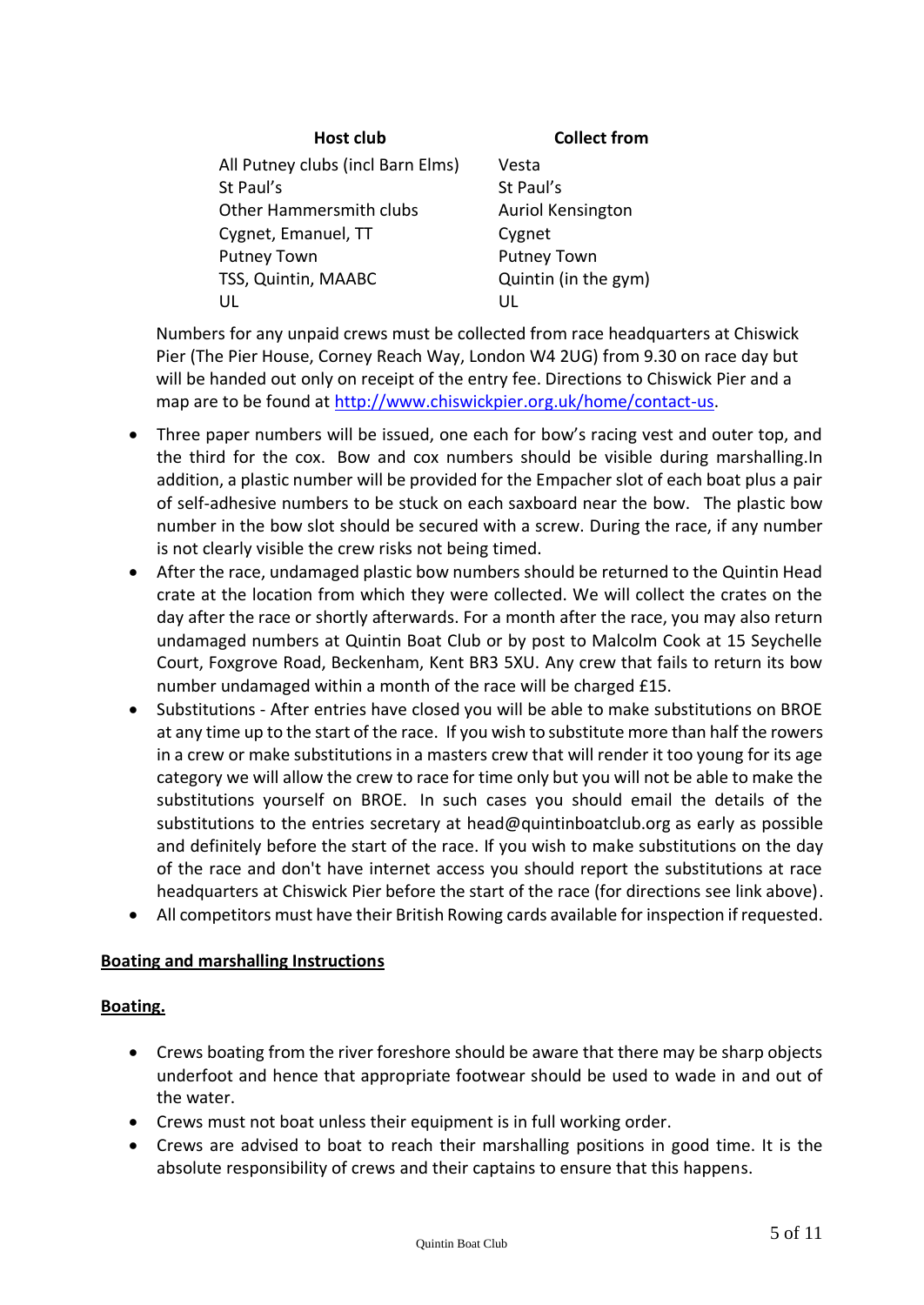#### **All crews must be in their correct marshalling position by 11:50.**

#### **Marshalling.**

See the map below.

The crews will be arranged in 5 divisions. The first and fourth division will be of 75 crews. The second will be of 35 crews, the third of 30 crews and the fifth of 35 crews.

Because of the emergency works at the Fulham Football ground wharf, Divisions 2 and 3 will marshal either side of the exclusion zone on the Middlesex bank.

**Division 1 – No 1 to 75** will marshal on the Surrey bank, bows pointing downriver towards Putney starting at the Putney end of the Harrods Wall. The rest of the division will then marshal downriver of No. 1 in number order so that No.75 is nearest to the Putney Clubs.

**Division 2 –No 76 to 110** will marshal on the Middlesex bank, bows pointing downriver towards Putney starting with No.76 at the downriver end of the Fulham Football Club exclusion zone. The rest of the division will then marshal downriver of No.76 in number order so that No.110 is nearest to Putney Bridge.

**Division 3 – No 111 to 140** will marshal on the Middlesex bank, bows pointing downriver towards Putney bridge, starting with No.111 at Crabtree Wharf. The rest of the division will then marshal downriver of No.111 in number order so that No.140 is closest to the upriver end of the Fulham Football Club exclusion zone.

**Division 4 – No 141 to 215** will marshal on the Surrey bank, bows pointing towards Hammersmith bridge, starting with No 141 opposite the downriver end of Chiswick Pier. The rest of the division will then marshal downriver of No 141 in reverse order so that No 215 is opposite British Rowing's Headquarters, i.e. 60m to the west of Hammersmith bridge on the Surrey bank.

**Division 5 – No 216 to 250** will marshal on the Surrey bank starting with number 216 opposite the Bandstand. The rest of the division will marshal in number order so that No 250 is opposite the middle of Chiswick Pier.

#### **PLEASE NOTE:**

**Division 2 Crews:** to get to your marshalling position you must proceed to Putney, staying on the Surrey side of the river, and then turn into the centre of the river at the Putney Pier end of the line of moored boats to then paddle on the stream up to your marshalling position. **No Division 2 crew should proceed on the stream towards Hammersmith past the Fulham FC restriction zone unless directed by a marshal.** Any Division 2 crew that fails to follow this instruction may be penalised.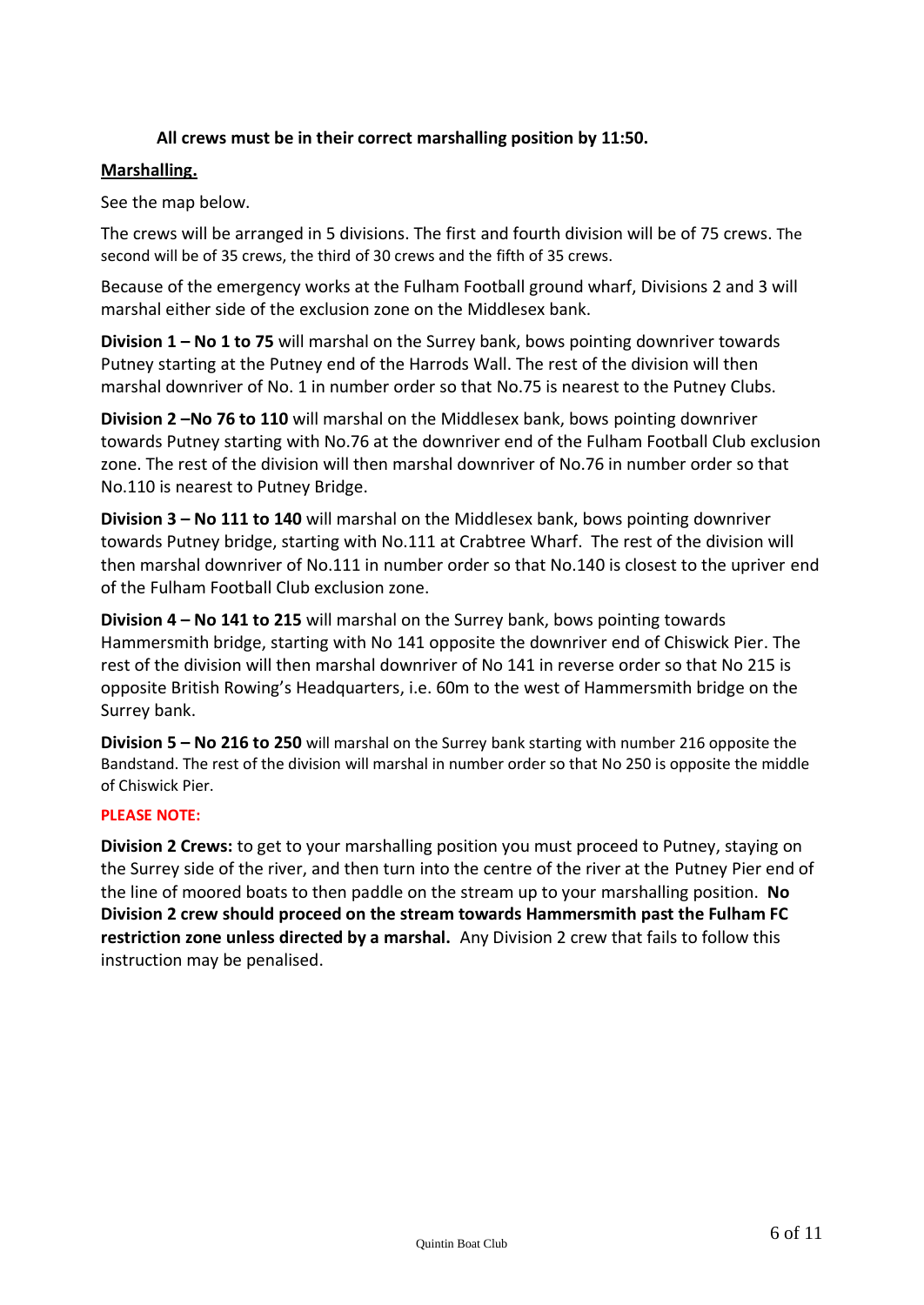

- Crews must obey the instructions of the marshals. Once they have reached their marshalling position they must maintain their position either in contact with the bank or very close to it with their bows pointing towards Putney. Since there may be a strong tidal current, crews will need regularly to paddle light in order to keep their position. Crews should point their bows slightly in towards the bank so that the stream does not catch the bows and swing the boat away from the bank. Boats must maintain their position against the tide and neither allow themselves to become bunched together nor allow gaps to develop between adjacent crews.
- Crews must not row at or above race pressure between Chiswick Pier and Putney Bridge after 11:15 a.m., unless specifically directed to do so by a marshal or race official.
- Crews arriving late to their marshalling positions must obey marshal's instructions as to where they should wait before the race.
- Warming up is not allowed in the marshalling area. This is defined as the section of river from the Barnes railway bridge end of Division 5 to Putney Pier.

Crews will proceed to the marshalling area following the standard navigation pattern for the Tideway.

**CREWS MUST NOT AT ANY TIME PROCEED IN THE MIDDLE OF THE RIVER AGAINST THE TIDE.**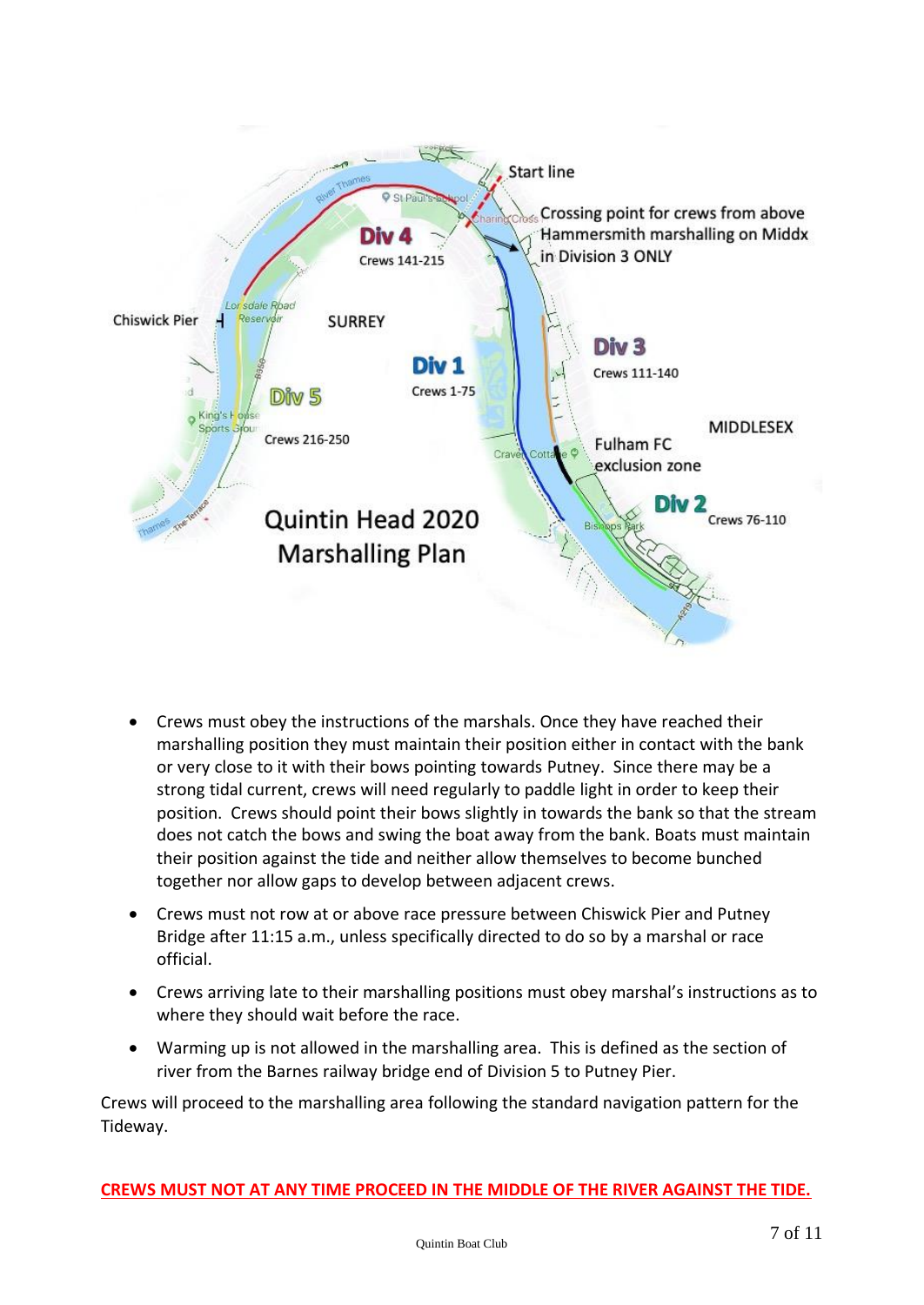#### **The start of the race.**

Division 1 will be instructed to turn first (starting with number 1) and will then turn their bows into the stream and turn into the centre of the fairway facing roughly the centre of Hammersmith Bridge. As division 1 turns and rows towards the start, divisions 4 and 5 will be moved downriver along the bank (it is very important crews remain tucked into the bank) to take the place of division 1.

Division 2 will be instructed to turn once the last crews in division 1 have reached Fulham FC.

Division 3 will be instructed to turn once the last crews in division 2 have reached Crabtree Wharf.

Division 4 will be started from the position that division 1 took once all of division 3 has started

Division 5 will move up to take the position division 1 occupied before the start.

Once they have been instructed to turn, each crew must paddle towards Hammersmith Bridge under the instructions of the marshals. Coxes MUST NOT crowd the crew in front of them. There should be a gap of about 1 to 2 lengths of clear water between each crew. However, the starter will consider the status and competency of each crew and may vary the gap accordingly.

Starting will be from a flying start. All crews must pass on the Middlesex side of the starter's launch. About 15 strokes before the start, the starter will call "Number xx…..Go". The start will be approximately 50m before Hammersmith Bridge, and will be clearly marked on the Surrey bank.

#### **The race.**

- Crews being overtaken must give way to the faster crew. Ideally, the slower crew should allow the faster crew to take the stream but crews may overtake on either side of a slower crew dependent on the circumstances (bend in the river etc). Crews being overtaken should therefore give way to whichever side is appropriate.
- Nevertheless, a crew about to overtake should, in its own interest, make it clear by its position or even by the cox's shouting – on which side it intends to overtake. Equally, the stroke of a crew about to be overtaken should keep his or her cox informed of the position of the overtaking crew.
- Any crew considered to be impeding a faster crew may be penalised.
- Crews whilst racing must go through the centre arch and MUST NOT use any side arch of any bridge or between the bank and any moored boats or buoys.
- Crews especially if going wide approaching Hammersmith Bridge should take care to avoid the buoy at Dove Pier that is about 200 metres after the bridge – see below.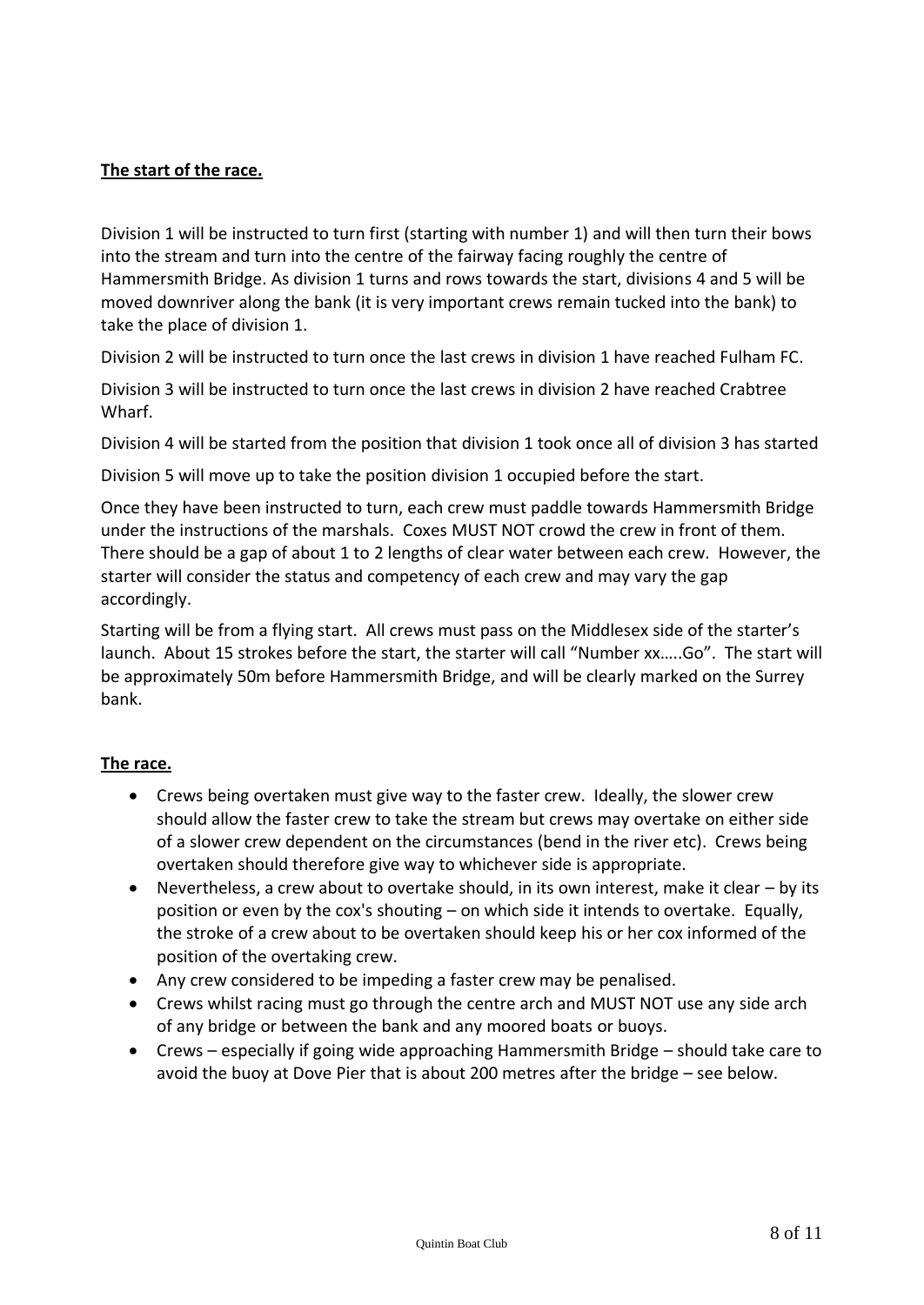# **DOVE PIER - TAKE A LOO**

There have been three incidents in the last three years all of which could have led to fatalities. Coxes, steersmen, scullers and coaches - make sure you are aware of this serious hazard!



When rowing with the flood tide it is important to make sure that you are in the correct part of the fairway (as shown below). If you are too far to starboard when going through the bridge there is a high risk of being swept onto and under the moored barges.



The starboard hand edge of the fairway goes underneath the bridge between the words HAMMERSMITH and BRIDGE - essentially the middle of the bridge. If you are further to starboard (specifically near the top of the tide) you are setting course for an incident!

- If a crew withdraws whilst marshalling, it should follow the race after the last competitor unless the crew boated from Putney and is marshalling in Divisions 1, 2 or 3. Crews withdrawing from Divisions 4 or 5 must return to their point of boating only under marshal's instructions.
- If a crew has an equipment failure that seriously impairs their ability to steer they must immediately drop out of the race when it is safe to do so without impairment to other crews.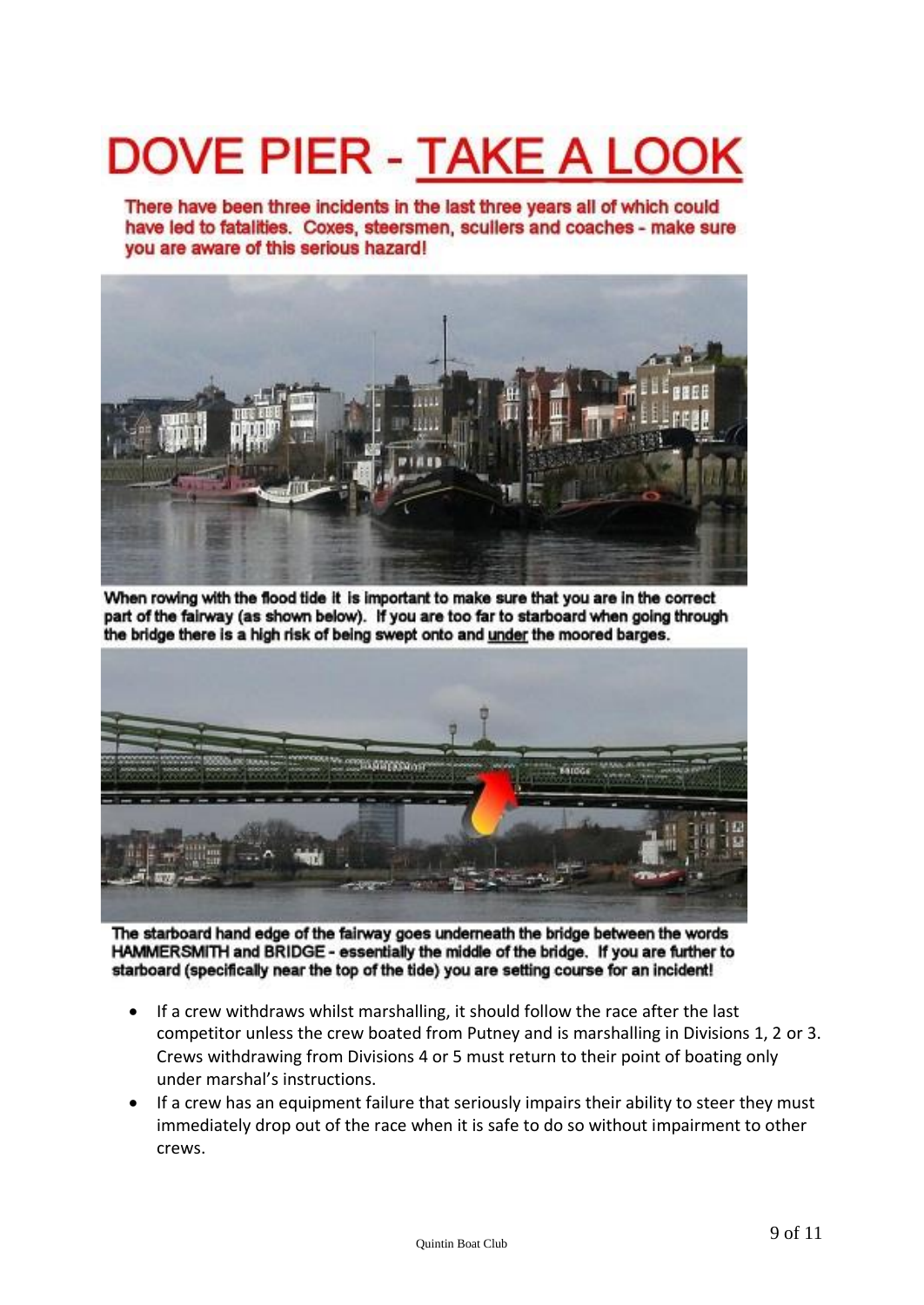#### **Abandonment Procedure**

If the race is abandoned crews will be instructed to return to their boathouses, under the control of marshals, in a safe manner following the navigation rules.

#### **The finish and afterwards**

The finish will be at Chiswick Staithe, at the white davit, approximately 650m after Chiswick bridge.



After the finish all crews must continue to paddle, to clear the course for crews that are still racing. No crew may stop before the finishing marshal's launch, which will be about 100m beyond the finish.

- Crews returning to the Putney Town RC boathouse, or to clubs at Hammersmith and Putney, should turn to the Surrey bank and return on the Surrey side of the river all the way back to their boathouses. Crews should note that the river will reopen after the last crew has completed the course so if a returning crew passes the PLA launch then they should return to the normal rules of the river.
- Crews returning to Mortlake Anglian & Alpha, Quintin, Tideway Scullers School, Thames Tradesmen, Cygnet, Barnes Bridge Ladies or Emanuel should all turn to Middlesex.